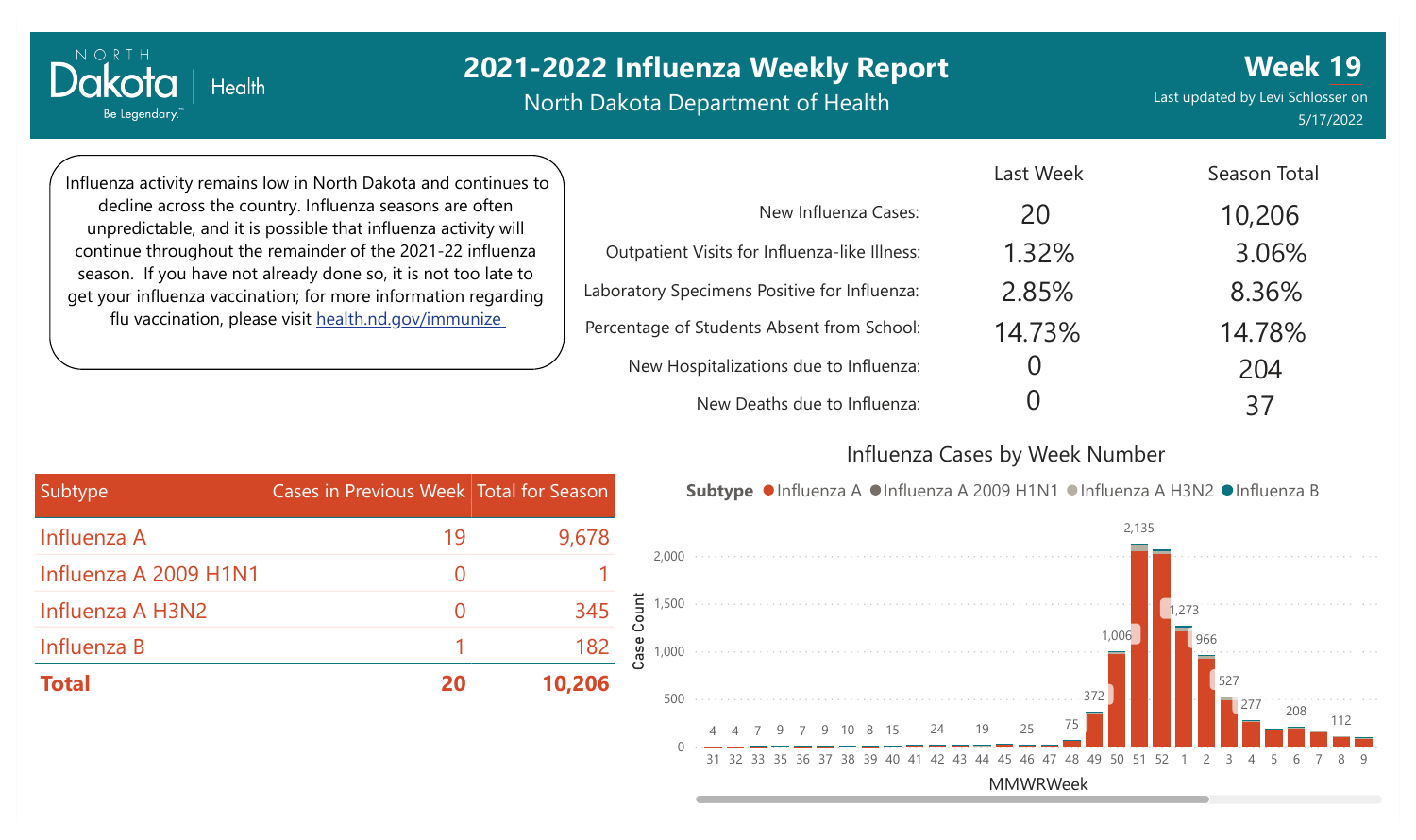

## **2021-2022 Influenza Weekly Report** North Dakota Department of Health

**Week 19** Last updated by Levi Schlosser on 5/17/2022

Laboratory-confirmed influenza is a reportable disease in North Dakota. Influenza "cases" include people that have tested positive for influenza in a healthcare setting. It does not include people with influenza who did not seek healthcare, or were diagnosed without a lab test, which is common. The true number of people in North Dakota is underrepresented, but case data allows us where influenza is circulating and in what populations. It also provides context regarding how the current season compares with previous seasons. Find more information about cases on ndflu.com

Influenza Cases by Gender



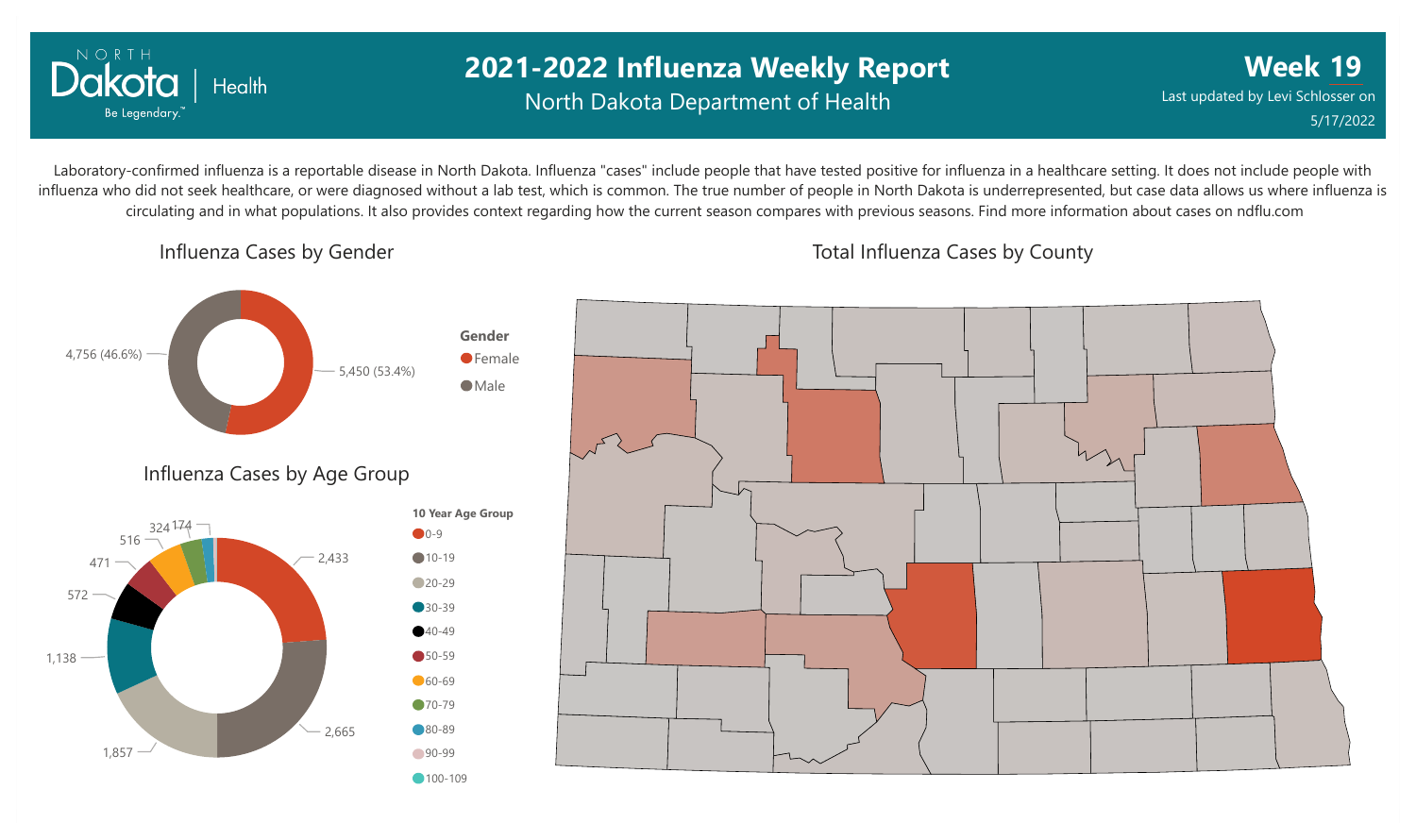

New Weekly Hospitalizations

Total Hospitalizations for Season

Flu Deaths

Pneumonia/Flu Deaths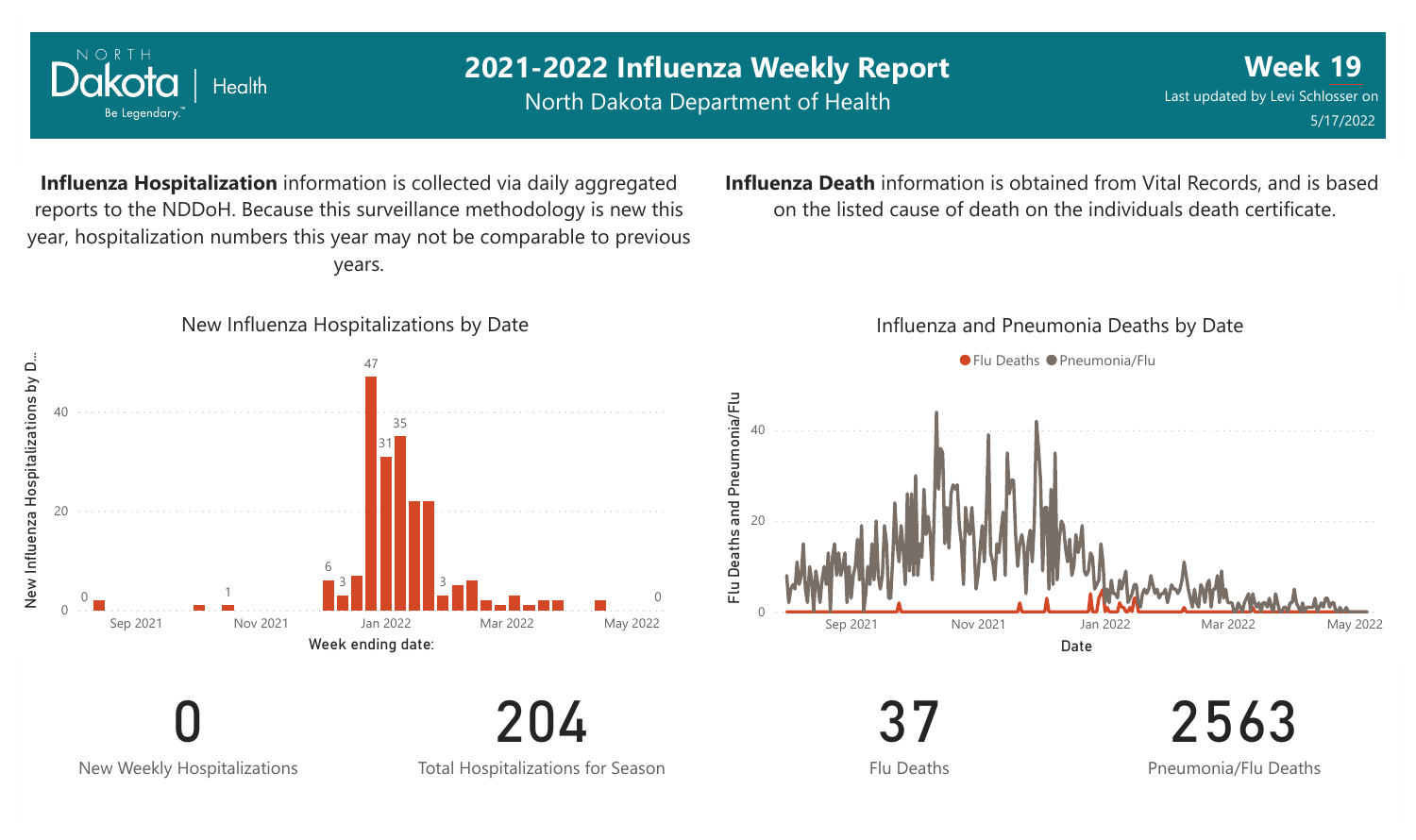

Percent ILI

## **2021-2022 Influenza Weekly Report**

North Dakota Department of Health

**Week 19** Last updated by Levi Schlosser on 5/17/2022

**Outpatient Influenza-like Illness (ILI)** The NDDoH participates in the national U.S. Outpatient Influenza-like Illness Surveillance Network (ILINet). Data from participating outpatient providers in north Dakota are pooled to create a state-wide estimate for the weekly percent of healthcare visists due to influenza-like illness (ILI). Patients presenting with a fever of 100 degrees or greater AND a cough and/or sore throat are considered to have ILI. For more information [on state and national ILINet data, see FluView](http://fluview%20interactive/) Interactive

**Sentinel Laboratory Data** The NDDoH receives influenza and RSV testing data from participating sentinel laboratories across the state. The total number of positive tests and the total number of tests conducted are reported and used to create a state-wide percent positivity statistic. For influenza, percent positivity of 10% or greater indicates 'season level' influenza activity.



| Week Ending Date: Total # of Patients Seen for Any Reason Percent ILI |        |       |
|-----------------------------------------------------------------------|--------|-------|
| Saturday, April 09, 2022                                              | 2,854  | 2.07% |
| Saturday, April 16, 2022                                              | 3,490  | 1.60% |
| Saturday, April 23, 2022                                              | 3,150  | 1.33% |
| Saturday, April 30, 2022                                              | 3,269  | 1.53% |
| Saturday, May 07, 2022                                                | 2,443  | 2.05% |
| Saturday, May 14, 2022                                                | 3,399  | 1.32% |
| <b>Total</b>                                                          | 18,605 | 1.62% |



Week ending date: Total # of Specimens Tested Flu Positivity RSV Positivity

| <b>Total</b>             | 2,731 | 3.77% | 0.90%    |
|--------------------------|-------|-------|----------|
| Saturday, May 14, 2022   | 351   | 2.85% | 1.39%    |
| Saturday, May 07, 2022   | 482   | 2.90% | $0.00\%$ |
| Saturday, April 30, 2022 | 473   | 4.23% | 1.61%    |
| Saturday, April 23, 2022 | 449   | 3.79% | $0.00\%$ |
| Saturday, April 16, 2022 | 469   | 3.20% | 0.68%    |
| Saturday, April 09, 2022 | 507   | 5.33% | 1.69%    |
|                          |       |       |          |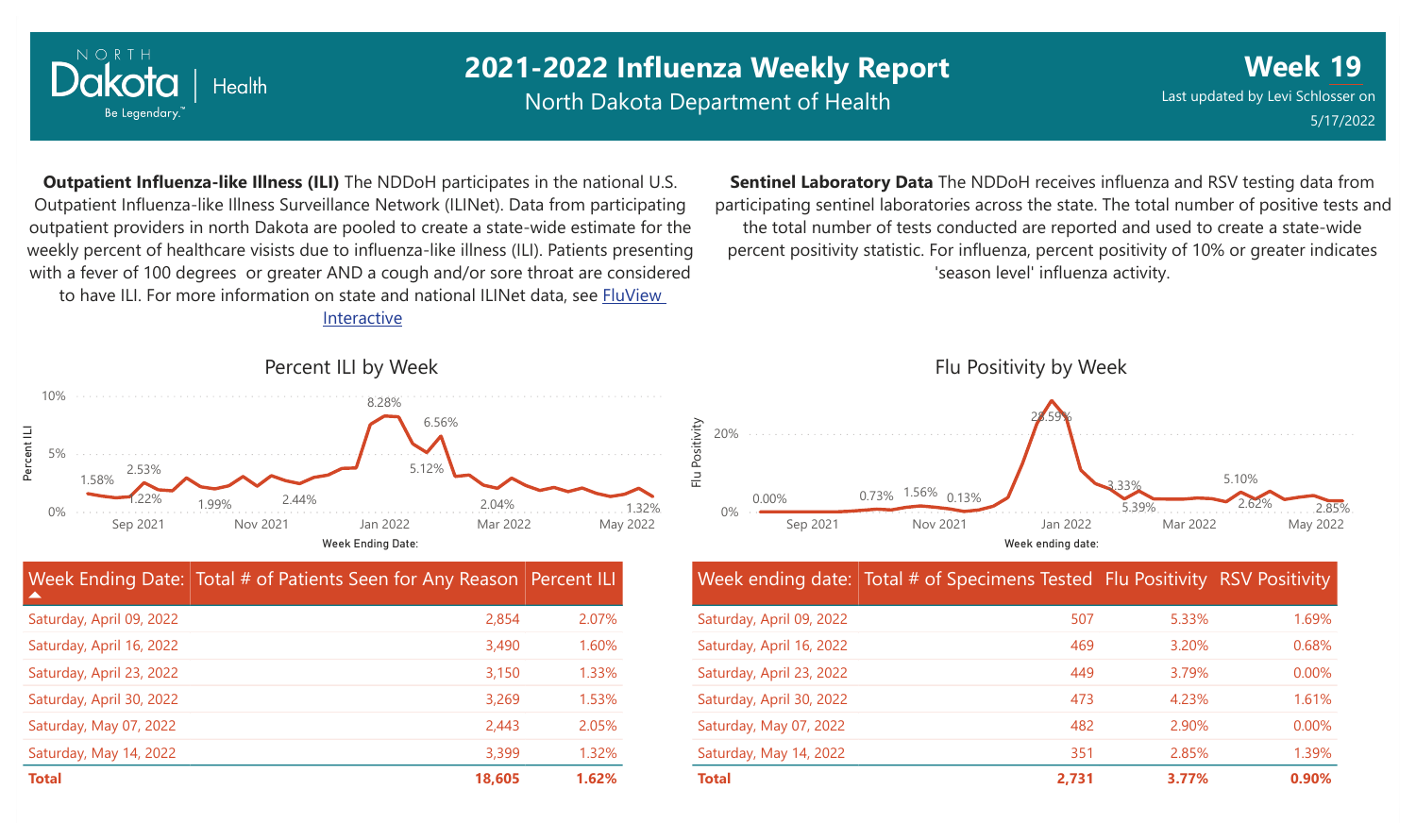

### **2021-2022 Influenza Weekly Report** North Dakota Department of Health

During the influenza season, increases in the **school absenteeism** data cab be used as an early indicator for influenza circulation. The NDDoH received absenteeism data from a majority of schools in the state. Data here include absences for all reasons.



During the influenza season, **influenza outbreaks** are common anywhere people gather, including schools, child care centers, long-term care facilities, and health care facilities. Outbreaks of influenza or influenza-like illness may be reported to the NDDoH. The following outbreaks have been reported this season.

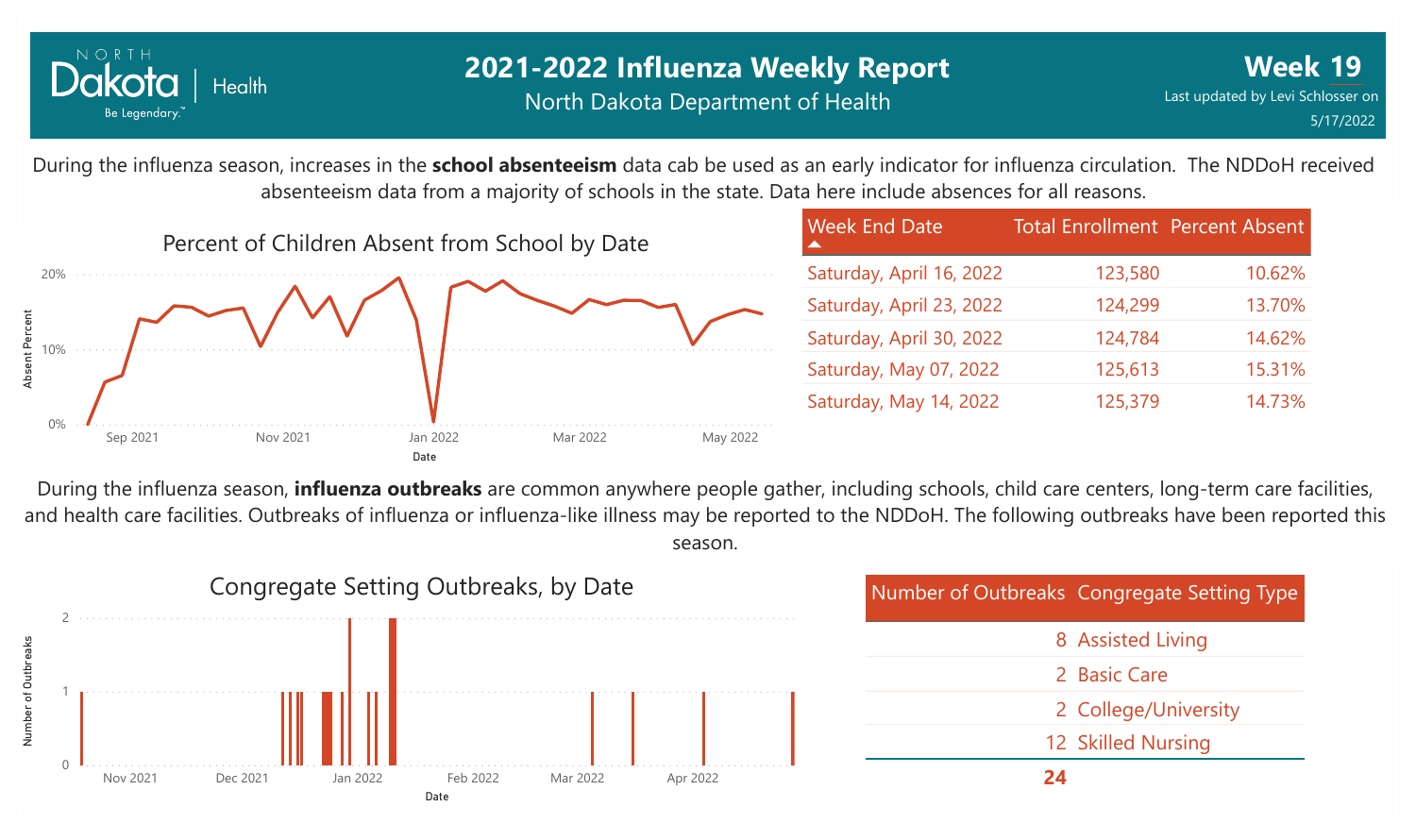

## **2021-2022 Influenza Weekly Report** North Dakota Department of Health

**Week 19** Last updated by Levi Schlosser on 5/17/2022

**Influenza vaccine doses administered** data from the North Dakota Immunization Information System (NDIIS) includes all administered doses of flu vaccine documented in the NDIIS to records with a North Dakota address. Adult immunizations do not have to be reported to the NDIIS so there may be more influenza vaccine doses being administered that are not reported to the NDIIS. Age groups are determined base on age at time of vaccination.



#### Doses Administered by Age Group

#### Statewide Doses Administered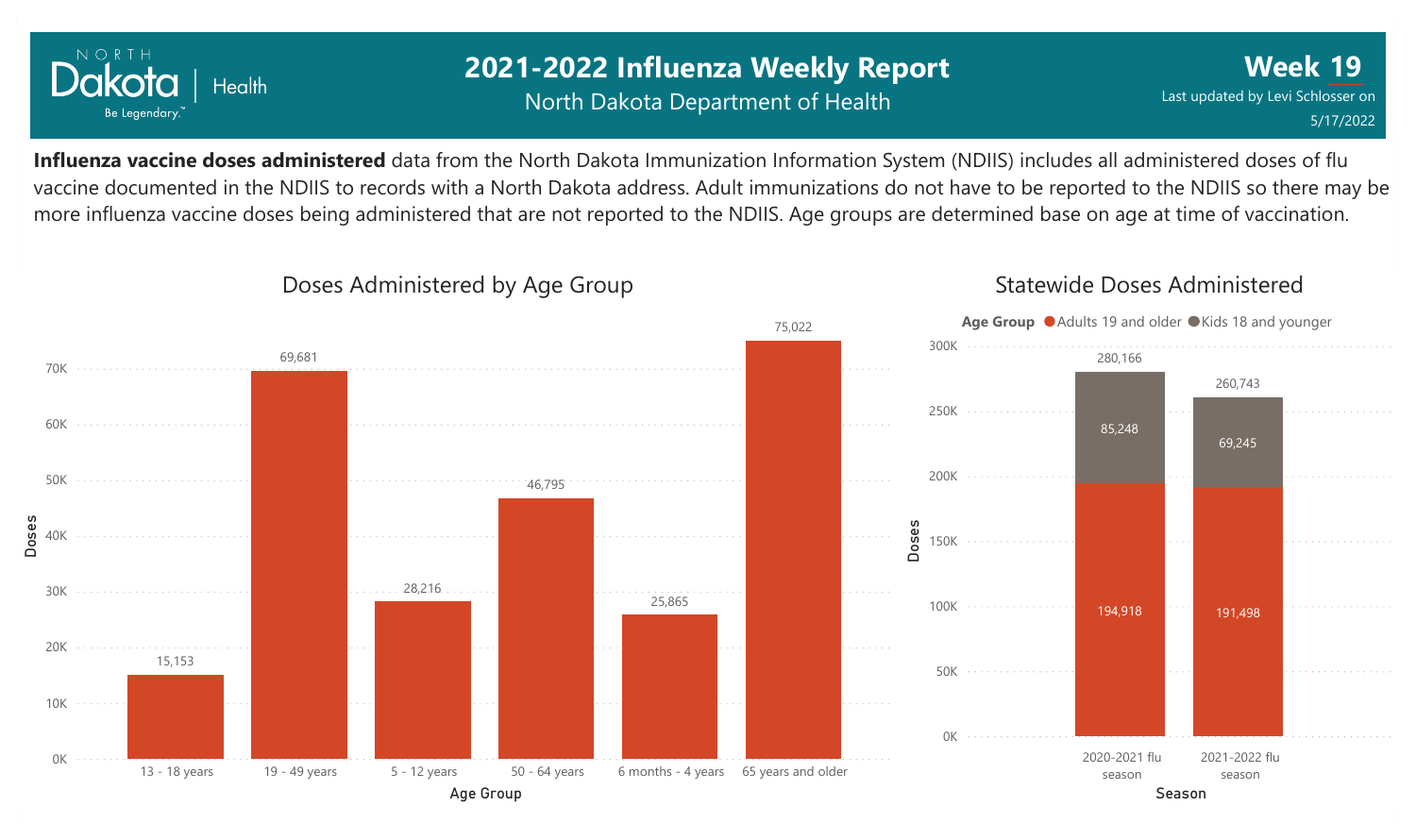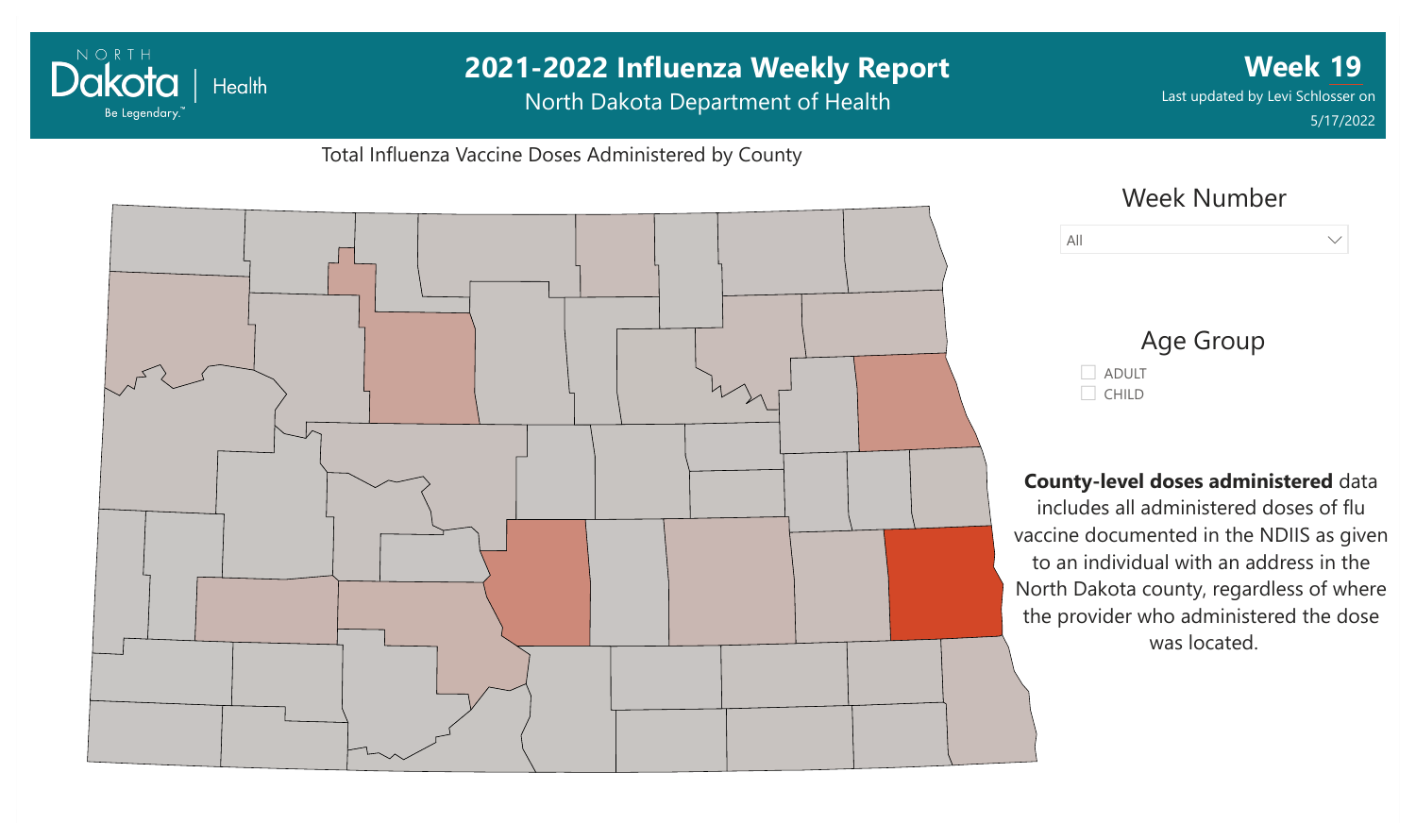# **2021-2022 Influenza Weekly Report**

North Dakota Department of Health



34.65%

# Statewide Flu Coverage for 2021-22 Season

North Dakotans in each age group that have received at least one dose of influenza vaccine so far this flu season. NDIIS records included in **statewide coverage rates** must

> Adult immunizations do not have to be reported to the NDIIS so adult coverage rates may be higher.

have a North Dakota address.

NDIIS data can also be used to estimate the percent of



#### Statewide Flu Coverage for Adults >= 19

Season 2020-2021 flu season 2021-2022 flu season

41.60%

0%

10%

20%

Rate

30%

40%

NORTH

Dakota

Be Legendary.

Health

Season